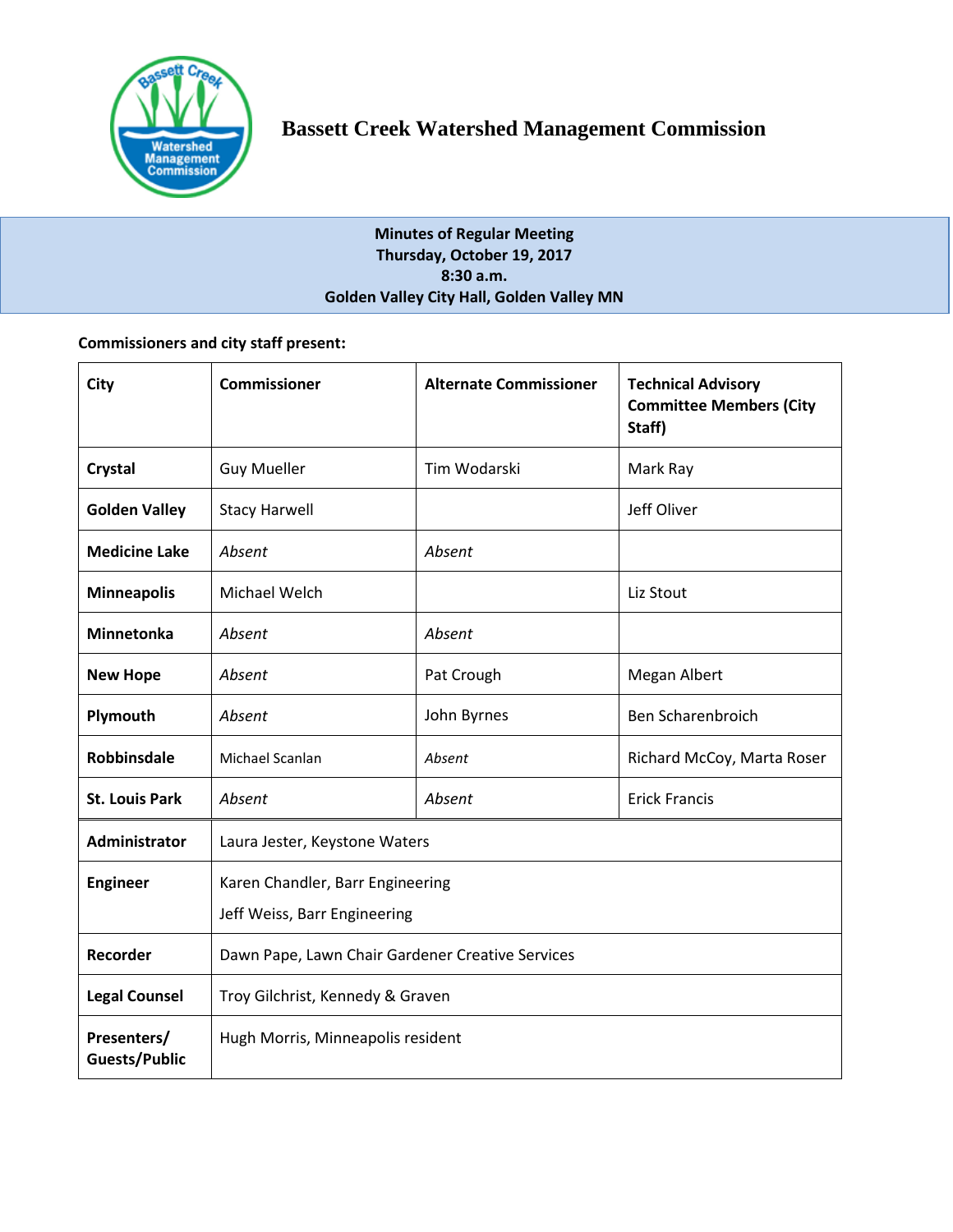### **1. CALL TO ORDER and ROLL CALL**

On Thursday, October 19, 2017 at 8:31 a.m. in the Council Conference Room at Golden Valley City Hall (7800 Golden Valley Rd.), Vice Chair Mueller called to order the meeting of the Bassett Creek Watershed Management Commission (BCWMC) and asked for roll call to be taken.

### **2. CITIZEN FORUM ON NON-AGENDA ITEMS**

Mr. Hugh Morris introduced himself as a Minneapolis resident and riprap expert who lives near Bassett Creek. He was invited by Commissioner Welch to attend this meeting.

## **3. APPROVAL OF AGENDA**

**MOTION:** Commissioner Welch moved to approve the agenda. Alternate Commissioner Byrnes seconded the motion. Upon a vote, the motion carried 6-0. [Cities of Medicine Lake, Minnetonka, and St. Louis Park were absent from the vote.]

## **4. CONSENT AGENDA**

The following items were approved as part of the consent agenda: the September 21, 2017 Commission Meeting Minutes, the October 2017 Financial Report, the payment of invoices, approval to reimburse the City of Crystal for North Branch Bassett Creek Channel Maintenance Project, approval of Metro Transit C Line Bus Rapid Transit Project, Minneapolis.

The general and construction account balances reported in the October 2017 Financial Report are as follows:

| <b>Checking Account Balance</b>             | \$537,086.83   |
|---------------------------------------------|----------------|
| TOTAL GENERAL FUND BALANCE                  | \$537,086.83   |
| TOTAL CASH & INVESTMENTS ON-HAND (10/11/17) | \$3,358,531.12 |
| CIP Projects Levied - Budget Remaining      | (4,373,577.47) |
| <b>Closed Projects Remaining Balance</b>    | (1,015,046.35) |
| 2012-2016 Anticipated Tax Levy Revenue      | \$10,014.74    |
| 2017 Anticipated Tax Levy Revenue           | 643,220.55     |
| Anticipated Closed Project Balance          | (361, 811.06)  |

**MOTION:** Alternate Commissioner Crough moved to approve the consent agenda. Commissioner Scanlan seconded the motion. Upon a vote, the motion carried 6-0. [Cities of Medicine Lake, Minnetonka, and St. Louis Park were absent from the vote.]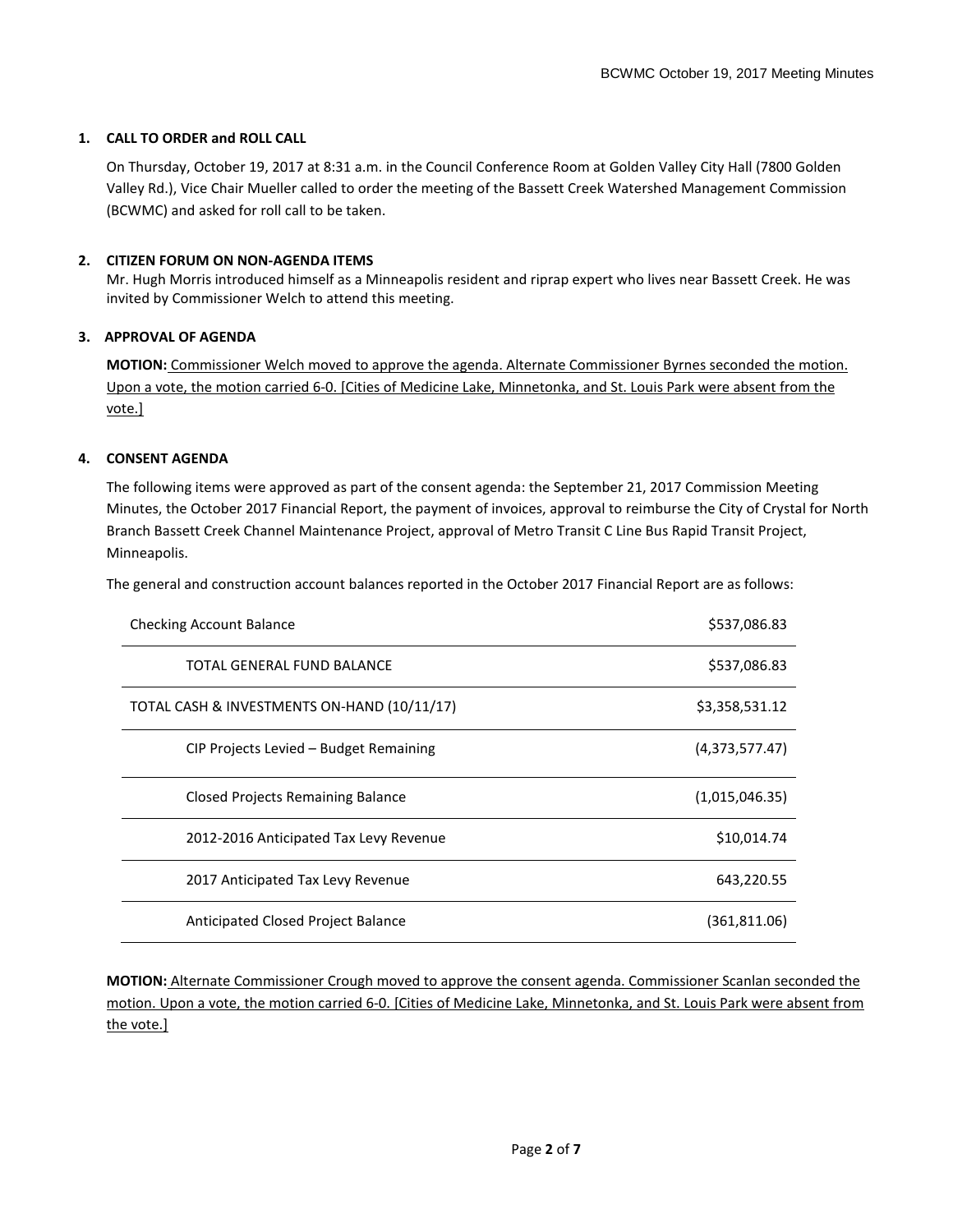### **5. BUSINESS**

## **A. Consider Approval of 90% Plans for Main Stem Erosion Repair Project (CIP: 2017CR-M), Minneapolis**

Engineer Chandler reminded the Commission that at their meeting in August, the Commission approved the 50% design plans for this project.

Jeff Weiss of Barr Engineering (the city's design consultant) gave an overview of the 90% plans, described where more specificity was added since the 50% plans, and described an open house of the project held at the Harrison Community Center. He reported that eleven people attended the open house plus city staff and Minneapolis Park and Recreation Board staff. Mr. Weiss noted that area residents would like to see this project coincide with the master plan for the Bassett Creek Valley. Administrator Jester brought up a few other concerns that were raised: a desire that the footpath across from Fruen Mill be improved to be less muddy and wet, and navigability of the stream.

Mr. Weiss reviewed how the footpath would be stabilized with class 5 rock which would require minimal maintenance. Commissioner Welch asked how the rock will be contained and not fall into creek. Mr. Weiss replied that the rock will be compacted and that the velocity over the trail isn't high so it should stay in place. He noted there will be stone toe protection in this area and that geo-cells have been tried in other projects, but haven't held up well because the cells scoured. TAC member Liz Stout pointed out that the trail will be relocated away from the creek by the Minneapolis Park and Recreation Board within 5-10 years, so class 5 rock seems appropriate.

Mr. Weiss covered hydraulic modeling, permitting, plans and specifications (minor edits to 50% design), and the construction cost estimate. He noted that to-date, this project is expected to come in under budget unless the bids don't come in as expected. Construction is scheduled to start in February of 2018.

Administrator Jester asked who has been working with property owners along the creek regarding access, etc. Mr. Weiss replied that Barr Engineering has been working on getting access from property owners and hope to get all signatures needed soon. Commissioner Welch asked about MPCA approvals and Mr. Weiss responded that the MPCA approved the Response Action Plan.

**MOTION:** Commissioner Welch moved to approve the 90% design plans for Main Stem Erosion Repair Project (CIP: 2017CR-M). Alternate Commissioner Byrnes seconded the motion. Upon a vote, the motion carried 6-0. [Cities of Medicine Lake, Minnetonka, and St. Louis Park were absent from the vote.]

**B. Consider Approval of Agreement with Wenck Associates for Assistance with Review of Local Water Management Plans**  Administrator Jester reminded the Commission that at their July meeting Commissioners were informed that the Cities of Minnetonka and Golden Valley hired Barr Engineering to develop the cities' local water management plans (LWMP). She noted the Commission is required to review LWMPs for consistency with the Watershed Plan and that this activity is typically performed by the Commission Engineer. She noted that commissioners expressed concern that in the case of reviewing the Minnetonka and Golden Valley LWMPs, the Commission Engineer (Barr) would be reviewing a plan prepared by Barr and that in July, Commissioners seemed to like the suggestion that she review the bulk of these cities' plans and hire an outside consultant to assist with review of the technical aspects of the plans. Administrator Jester reviewed the agreement between the Commission and Wenck Associates to perform this technical review, noting it was reviewed by the Commission Legal Counsel and Wenck's contract office. She recommended approval of the agreement at a cost not to exceed \$6,000.

**MOTION:** Commissioner Welch moved to approve the agreement with Wenck Associates for assistance with review of Local Water Management Plans for Golden Valley and Minnetonka. Alternate Commissioner Crough seconded the motion. Upon a vote, the motion carried 6-0. [Cities of Medicine Lake, Minnetonka, and St. Louis Park were absent from the vote.]

**C. Consider Revision to Feasibility Study Scope and Budget for DeCola Ponds B & C Improvement Project (BC-2, 3, 8)**  Commission Engineer Chandler reminded commissioners that at last month's meeting, the Commission approved a proposal to complete a feasibility study for the DeCola Ponds B & C Improvement Project, with amendments, and that one of the amendments was to remove soil testing from the study due to liability concerns at the time. She noted that it was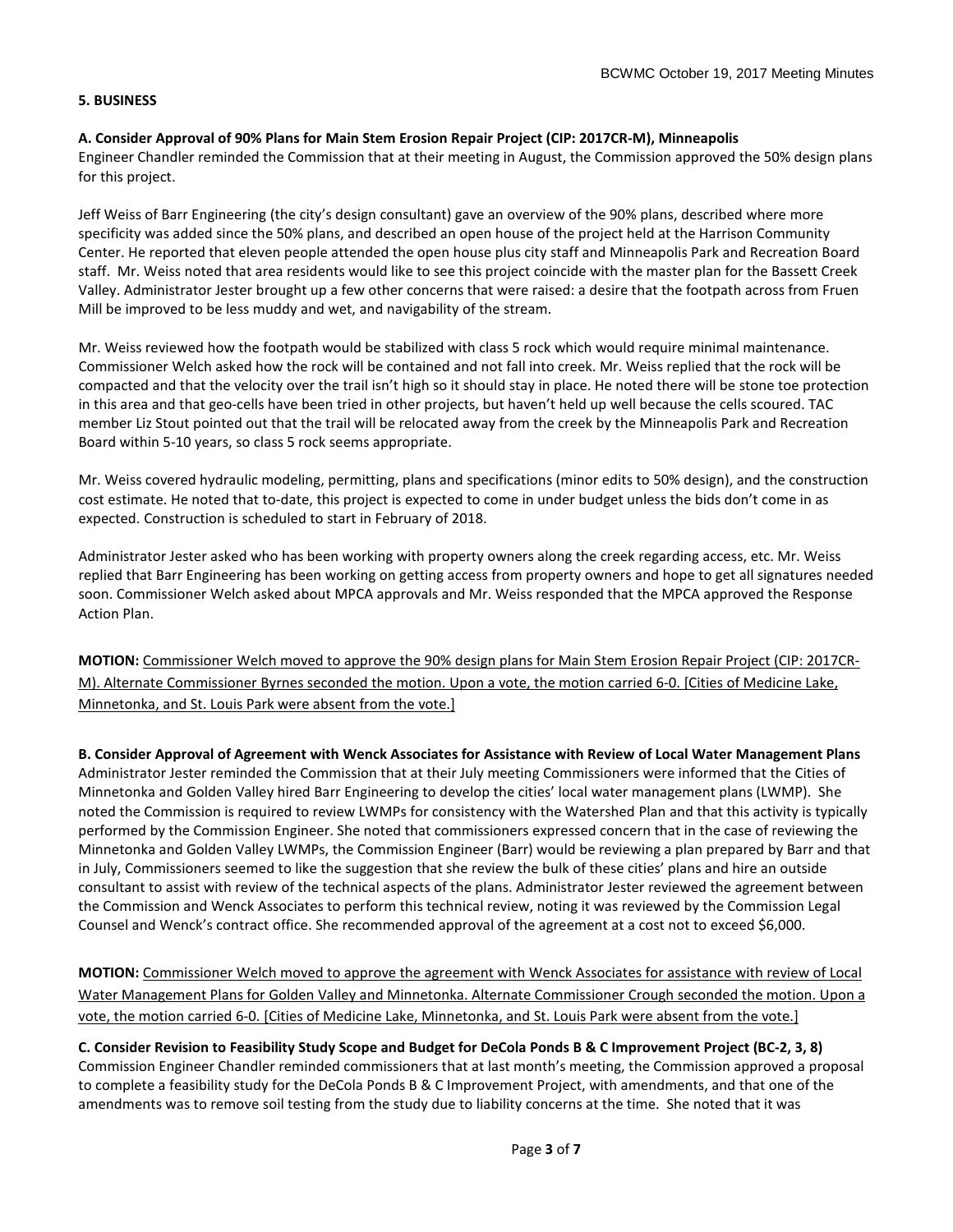determined that the city is already enrolled in the Voluntary Investigation Clean Up (VIC) program. She noted that after discussions with city staff and Commissioner Welch, staff recommends revising the scope of the study to include soil testing and the development of a soil testing work plan for submittal to the MPCA. Engineer Chandler also recommended amending the feasibility study budget from \$72,000 (approved in September) to \$86,000 to accommodate this added task.

**MOTION:** Commissioner Harwell moved to accept the revision to the feasibility study scope and budget for the DeCola Ponds B & C Improvement Project. Alternate Commissioner Crough seconded the motion. Upon a vote, the motion carried 6-0. [Cities of Medicine Lake, Minnetonka, and St. Louis Park were absent from the vote.]

Commissioner Welch added that this was a good approach.

**D. Consider Approval of Recommendations of the Aquatic Plant Management/Aquatic Invasive Species Committee**  Administrator Jester reminded commissioners that at the July meeting, the Commission began reviewing and discussing recommendations by the APM/AIS committee. She noted that at that meeting, recommendations 1-5 were approved. She proceeded to walk through recommendations 6-16.

Recommendation #6 was about AIS prevention at boat launches, including inspections of boats entering/leaving lake for AIS; installation and management of washing stations and/or compost bins at launches; regulation of launch closures/open hours. Recommendation: The committee believes that boat launch owners (including private owners, cities, Three Rivers Park District, and Minneapolis Park and Rec Board) should be responsible for monitoring and managing launches. However, the committee recommends the Commission begin an AIS Prevention Grant Program beginning with the 2019 BCWMC Budget to assist boat launch owners with inspections, equipment purchase, educational signage, staff training, etc. Commissioner Mueller asked what type of budget might be needed for such a grant program. Administrator Jester noted a specific amount was not included in the committee's recommendation. She noted that the 2018 AIS budget is \$32,000. Administrator Jester also mentioned that zebra mussel sampler plates were recently purchased by the BCWMC and will be distributed to volunteers in the spring. There was some discussion about current inspections being performed by Three Rivers Park District on Medicine Lake. Alt. Commissioner Byrnes noted that a good role for the Commission is to be the catalyst but not necessarily the doer.

Recommendation #7 pertained to AIS prevention through education. The committee recommended that the Commission add materials and activities regarding AIS to its education and outreach program including 1) providing printed educational materials during events (using existing materials rather than developing new materials); 2) distributing newsletter articles to cities about AIS; 3) adding AIS information to news items on BCWMC website home page; and 4) considering ideas or requests from cities/lake groups for tailored educational materials through Education Committee's annual work and budget planning.

Recommendation #8 pertained to prevention through policy development and advocacy. Administrator Jester noted that committee members had requested the Commission become a member of the Minnesota Lakes and Rivers Association but that the Commission Legal Counsel had indicated the Commission could not be a member due to the Association's lobbying activities. There were questions about whether or not the Commission could be a member of the Minnesota Association of Watershed Districts due to their lobbying activities.

This recommendation was tabled and forwarded to the Administrative Services Committee because it was determined to be a separate policy issue regarding the lobbying abilities of the Commission and their desire to actively lobby.

Recommendation #9 dealt with monitoring current infestations. BCWMC's current routine monitoring program includes monitoring AIS infestations with the exception of fish. The committee recommends that the Commission gather and review existing information on fish surveys during routine lake monitoring to determine if a survey is needed and/or if there are ways to partner with others on surveys. The AIS committee also recommended that the Commission request a presentation from the DNR and others performing fish surveys (such as Three Rivers Park District and the City of Plymouth) on fish populations in BCWMC water bodies.

The question about whether carp are a problem in Medicine Lake was raised. It was noted that, as recommended, fish data wouldn't be assessed for Medicine Lake until 2019 when the Commission is scheduled to routinely monitor the lake. Commissioner Welch suggested that existing information on carp in Medicine Lake be gathered now rather than waiting until 2019. Commissioners agreed with that approach.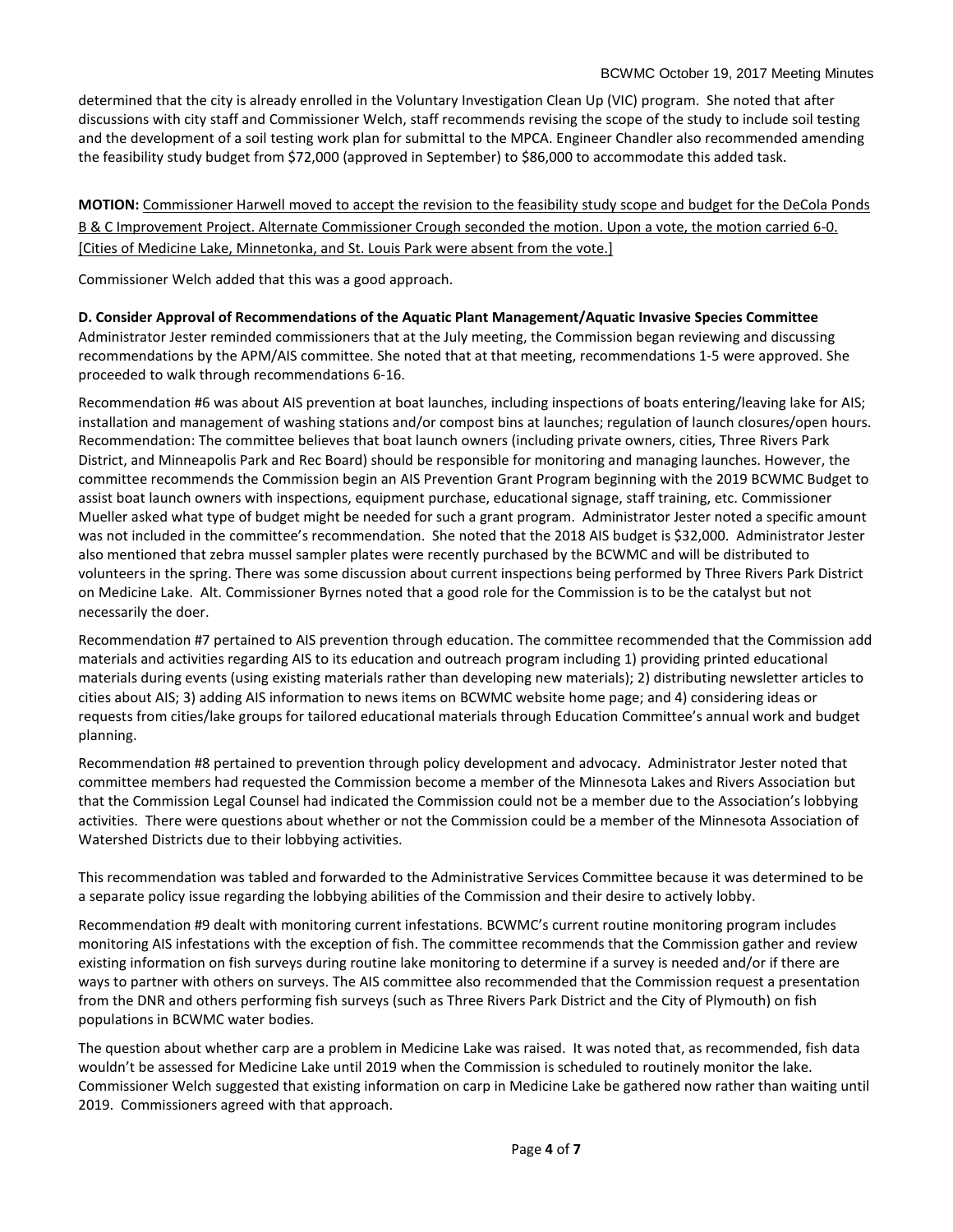#### BCWMC October 19, 2017 Meeting Minutes

Recommendation #10 pertained to herbicide spot treatments in lakes with an approved plan. The committee recommends that the Commission perform herbicide spot treatments of aquatic invasive plants where the following conditions are met: 1) treatment of the plant is considered a management tool for improving water or habitat quality according to an approved management plan such as a TMDL; and 2) another entity or organization is sharing the cost of the treatment. Administrator Jester noted this is consistent with the committee's recommendation and Commission approval of curly-leaf pondweed control on Medicine Lake in January 2017.

Recommendation #11 pertained to herbicide spot treatments without an approved plan. The committee recommends that the Commission consider requests for spot treatments on lakes without an approved plan on a case by case basis.

Recommendation #12 pertained to whole lake herbicide treatments. The committee recommends that the Commission consider requests for whole lake herbicide treatments and that the Commission Engineer continue to engage with the DNR regarding this as well as other new treatment methods and technologies.

Recommendation #13 dealt with carp harvesting and fish barriers. The committee recommends that the Commission consider the need for managing carp populations in Priority 1 lakes if fish surveys and other data indicate that carp are a significant problem.

Recommendation #14 pertained to managing water levels to consolidate sediments, encourage native plant growth, and reduce invasive plants, e.g. curly-leaf pondweed. The committee recommends that the Commission consider water level management on a case by case basis if recommended in an approved management plan.

## [Commissioner Harwell departs.]

Recommendation #15 covered using biological treatment (i.e. insects) to control invasive species. The committee recommends that the Commission consider biological control on a case by case basis as a possible future control method and to stay informed on new biological control agents.

Recommendation #16 pertained to convening lake groups to understand options for organizing. Administrator Jester noted that during the discussion of many of the prevention and management options, the committee noted that formal lake improvement districts may be the best type of organization to implement many of the AIS prevention and management tools and that BCWMC lake groups might need more information about the pros and cons of forming a lake improvement district. The committee recommends that the Commission convene a meeting of lake groups and other interested groups/individuals in the BCWMC and request a presentation from the DNR and other experts to learn about lake improvement districts vs. lake associations and other less formal lake groups. There was some discussion about the work of the existing lake groups, including AMLAC on Medicine Lake. Commissioner Welch noted that the Freshwater Society might be able to help facilitate this discussion as they do that work with other organizations.

**MOTION:** Commissioner Scanlan moved to approve APM/AIC Committee recommendations #6, 7, and 10-16. Alternate Commissioner Crough seconded the motion. Upon a vote, the motion carried 5-0. [Cities of Golden Valley, Medicine Lake, Minnetonka, and St. Louis Park were absent from the vote.]

**MOTION:** Commissioner Welch moved to approve APM/AIS Committee recommendation #9, amended to include gathering data on Medicine Lake carp populations now rather than waiting until 2019. Commissioner Scanlan seconded the motion. Upon a vote, the motion carried 5-0. [Cities of Golden Valley, Medicine Lake, Minnetonka, and St. Louis Park were absent from the vote.]

# **E. Consider Approval of Technical Advisory Committee Recommendations**

TAC Chair, Erick Francis, reminded commissioners that at last month's meeting, the Commission approved TAC recommendations #1 and #2, but did not have time to address recommendations #3 and #4. He reported that the TAC recommends that the Commission develop a one-page explanation of why there are two different numbers for floodplain elevations and a description of the modeling effort (#3). Regarding the timing and process for BCWMC model updates, (#4), he reported that the TAC recommends that the Commission direct member cities to submit all pertinent information from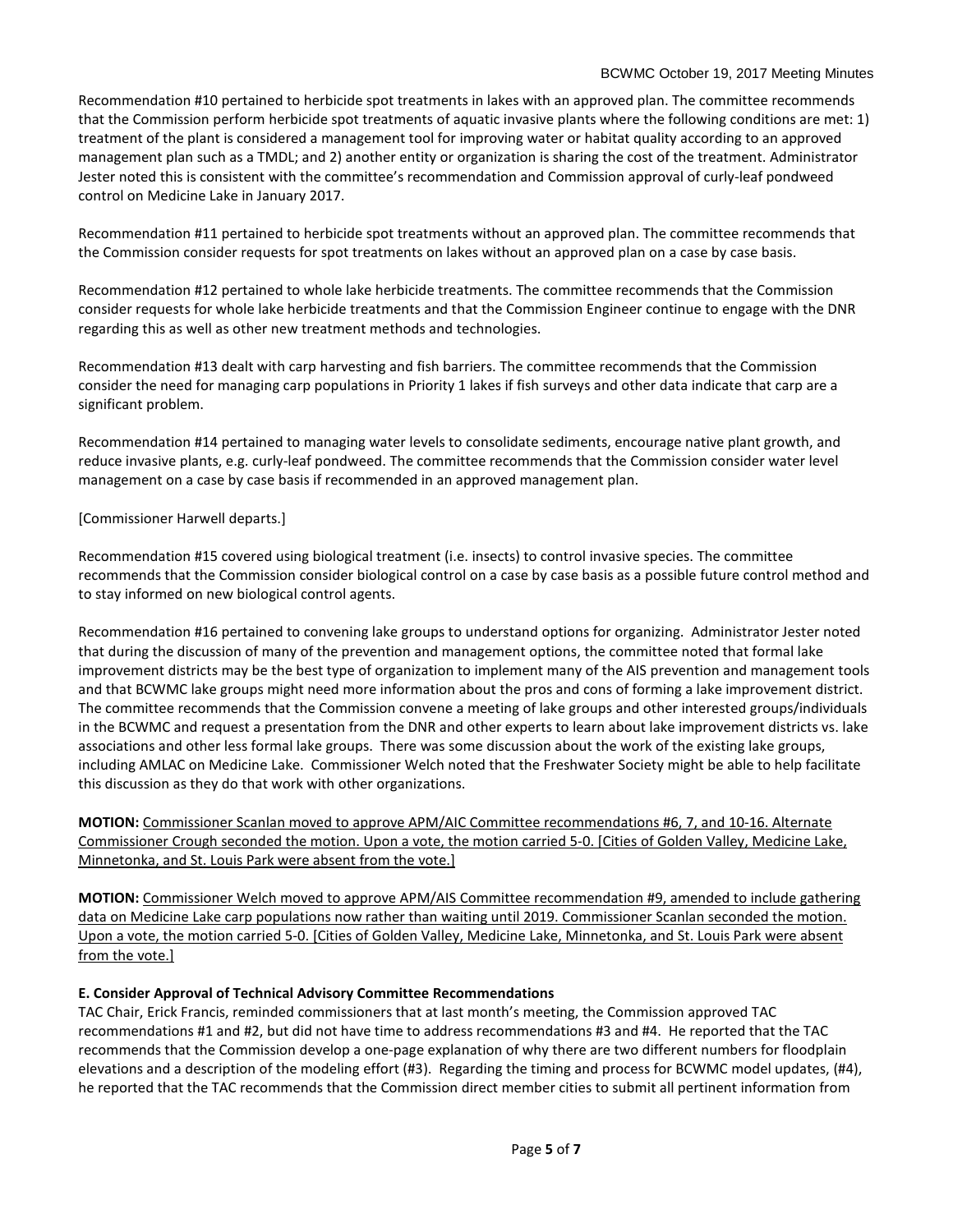the calendar year to the Commission Engineer no later than March 1st of the following year; and that the Commission direct the Commission Engineer to finalize model updates no later than June 1st of each year.

**MOTION:** Commissioner Scanlan moved to approve Technical Advisory Committee Recommendations #3 and #4. Alternate Commissioner Byrnes seconded the motion. Upon a vote, the motion carried 5-0. [Cities of Golden Valley, Medicine Lake, Minnetonka, and St. Louis Park were absent from the vote.]

**F. Consider Approval of Administrator's Attendance at Minnesota Association of Watershed Districts Annual Meeting** Administrator Jester sought approval to attend the MAWD conference Nov 30 – Dec 1, 2017 in Alexandria, MN. She noted the costs would include conference registration (\$200), one night's lodging (\$98), mileage (\$143), and time attending sessions (up to 16 hours or \$1,120) for a total of \$1,561. She reported these costs would fit within the "Administrator" budget line.

Commissioner Welch also recommended that Commissioners attend the conference, if possible.

**MOTION:** Commissioner Scanlan moved to approve the administrator's attendance at the Minnesota Association of Watershed Districts Annual Meeting. Commissioner Welch seconded the motion. Upon a vote, the motion carried 5-0. [Cities of Golden Valley, Medicine Lake, Minnetonka, and St. Louis Park were absent from the vote.]

## **6. COMMUNICATIONS**

### **A. Administrator's Report**

- i. Report on Winter Maintenance Workshop Administrator Jester reported that 26 people attended the workshop and that Channel 12 did a segment on the workshop. She noted she will send a link to the news coverage.
- ii. Reminder of November's WEDNESDAY Commission Meeting

Administrator Jester also noted that the Bassett Creek road signs (designed by Dawn Pape) were delivered and will be installed at three crossings in Golden Valley, including on Douglas Drive. She also noted that she's been working to update the BCWMC CIP webpages. Administrator Jester also distributed the revised Watershed Management Plan on CDs and noted the revised plan is also on the website.

**B. Chair -** Nothing to report

**C. Commissioners -** Commissioner Scanlan attended the Water Resources Conference and said it was very interesting; he learned a lot.

### **D. TAC Members -** Nothing to report

**E. Committees -** Administrator Jester noted the Administrative Services Committee will convene soon. Additionally, Dawn Pape reported that she attended a Watershed Partners Meeting about social media and suggested doing Facebook posts highlighting FAQs about BCWMC, e.g. what is BCWMC, who serves on the Commission, why have they volunteered their time to do so, etc. Ms. Pape will be following up with Commission members.

### **F. Legal Counsel**

Attorney Gilchrist reported that a letter from the Starrs' lawyer was received by the Commission, raising concerns about the Plymouth Creek Restoration Project. He noted he had discussed the letter with the City of Plymouth's attorney and that they were in agreement that the Commission and the City are not violating laws with their plans to restore the creek adjacent to the Starr's property. He noted it is the City of Plymouth's decision as to how to proceed.

#### **G. Engineer -** Nothing to report